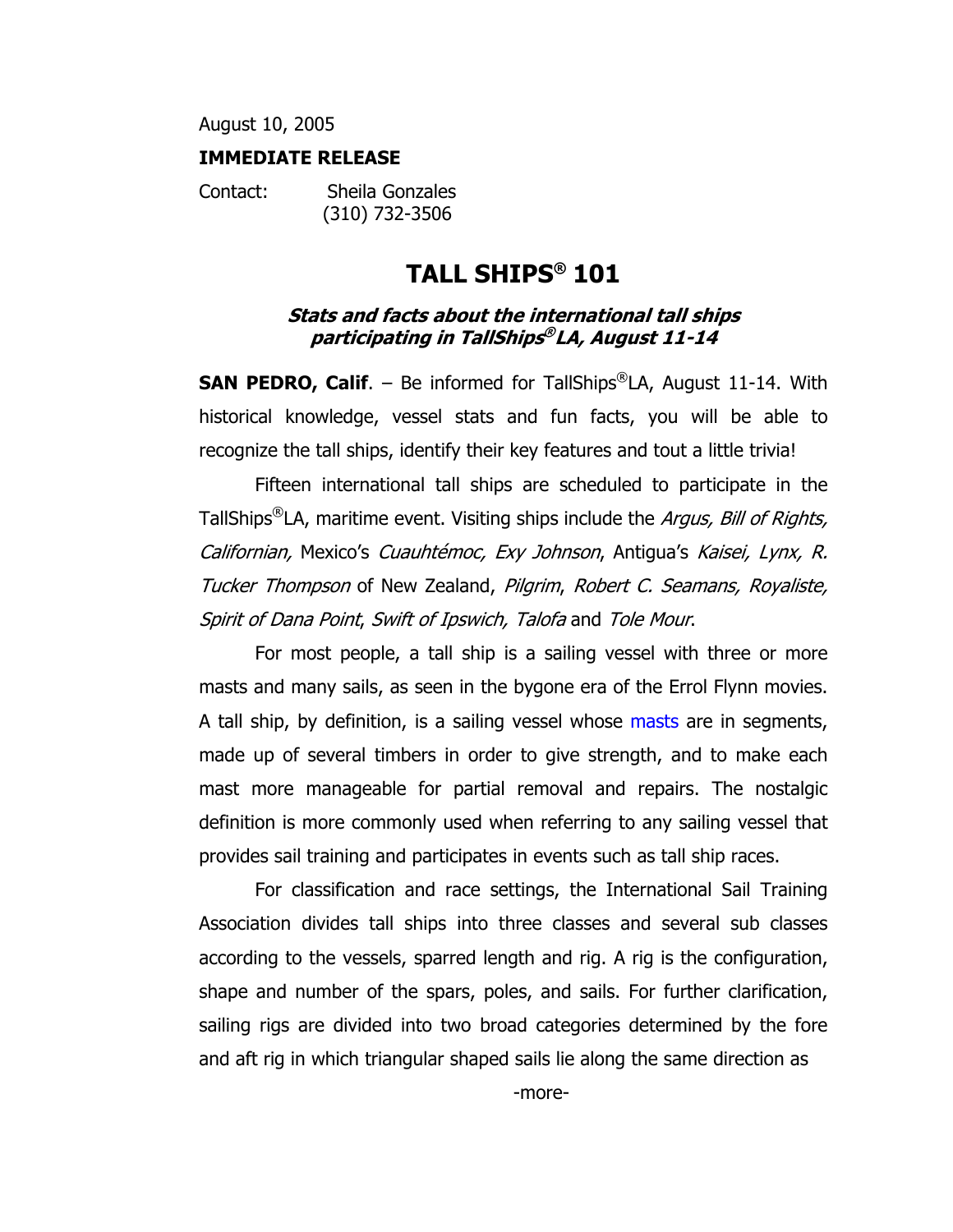## **TALL SHIPS 101 2-2-2**

the ship's length, or the square rig which has squared or rectangular shaped sails attached to poles, which are perpendicular to (or go across) the vertical mast.

TallShips®LA will host variety of rigged Class A and Class B tall ships. Mexico's *Cuauhtémoc*, Antigua's Kaisei and the Robert C. Seamans are categorized as Class A vessels.

The *Cuauhtémoc* will be the largest tall ship to participate in this year's festivity and recently celebrated her 23rd birthday as a sail training vessel. She is a 297-foot long barque with three masts. The fore (second tallest) and main (tallest) masts are square-rigged with the mizzenmast (third tallest) rigged fore and aft.

Antigua's Kaisei, Robert C. Seamans and the Exy Johnson are brigantine styled vessels. A brigantine is a two masted vessel with square sails only on the foremast and fore and aft sails in the main mast. The hometown ship – the  $Exp$ Johnson – is one of the official tall ships for the City of Los Angeles. Built like the Kaisei and the Robert C. Seamans, she is classified as a Class B brigantine because she is a smaller vessel with a sparred length of 110 feet, whereas the Kaisei has a sparred length of 151 feet and the *Robert C. Seamans* has a sparred length of 134 feet.

The other Class B tall ship participants include the *Argus, Bill of Rights,* Californian, R. Tucker Thompson, Lynx, Royaliste, Pilgrim, Spirit of Dana Point, Swift of Ipswich and Talofa.

The *Argus*, along with the *Royaliste*, are ketch style vessels. A ketch is a two-masted sailing vessel very similar to the schooner but the main mast (tallest mast) is the first mast rather than the second. Ketches were popular in  $19<sup>th</sup>$ Century Europe and became popular as yachts in the  $20<sup>th</sup>$  Century. The *Royaliste*,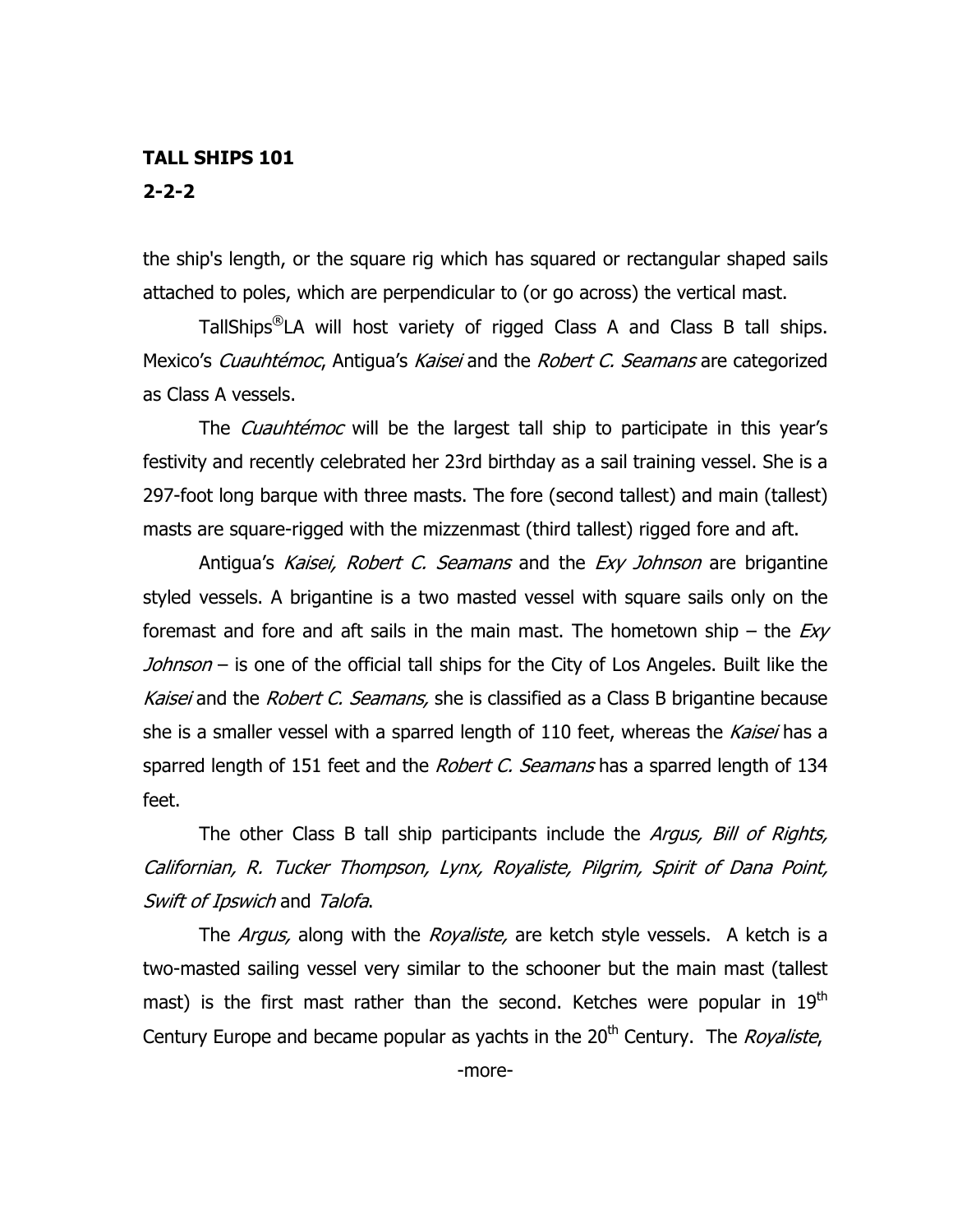#### **TALL SHIPS 101**

**3-3-3** 

a gaff-rigged, square topsail ketch has two masts and is gaff-rigged with foresails (a gaff is a free-swinging spar, pole, attached to the top of the sail).

The *Californian* is a replica 1847 Revenue Cutter with a single mast and is rigged with a main sail and two headsails. The Revenue Service was a precursor to today's Coast Guard. The *Californian* has an international following as the "official tall ship of the State of California."

The *Pilgrim* represents the brig-styled vessel in the procession. A brig differs from a brigantine in that a brig is square-rigged on both masts whereas a brigantine is square-rigged on the foremast only. This year, the *Pilgrim* celebrates her  $60<sup>th</sup>$  birthday. For literary buffs, she is a full size replica of the brig immortalized in the American seafaring classic, "Two Years Before the Mast" authored by Richard Henry Dana, Jr.

Schooner-styled vessels complete the tall ship participants list with *Bill of* Rights, Lynx, R. Tucker Thompson, Spirit of Dana Point, Swift of Ipswich, Tole Mour and Talofa. A schooner is a fore and aft rigged vessel that can have between two and six masts. Schooners rigged with three or more masts have spars (poles) of uniform dimensions and scantlings (timbers) for all masts with the exception of the main boom on the aftermast, which is heavier and longer.

The *Bill of Rights* is a gaff topsail schooner with two masts decked with gaff and square rigged with foresails. The R. Tucker Thompson, a gaff-rigged, square topsail schooner whose primary sail is trapezoidal in shape, with a combination of small square sails and fore and aft sails. The Lynx and the Tole Mour are square topsail schooners with a combination of small squared sails and fore and aft sails.